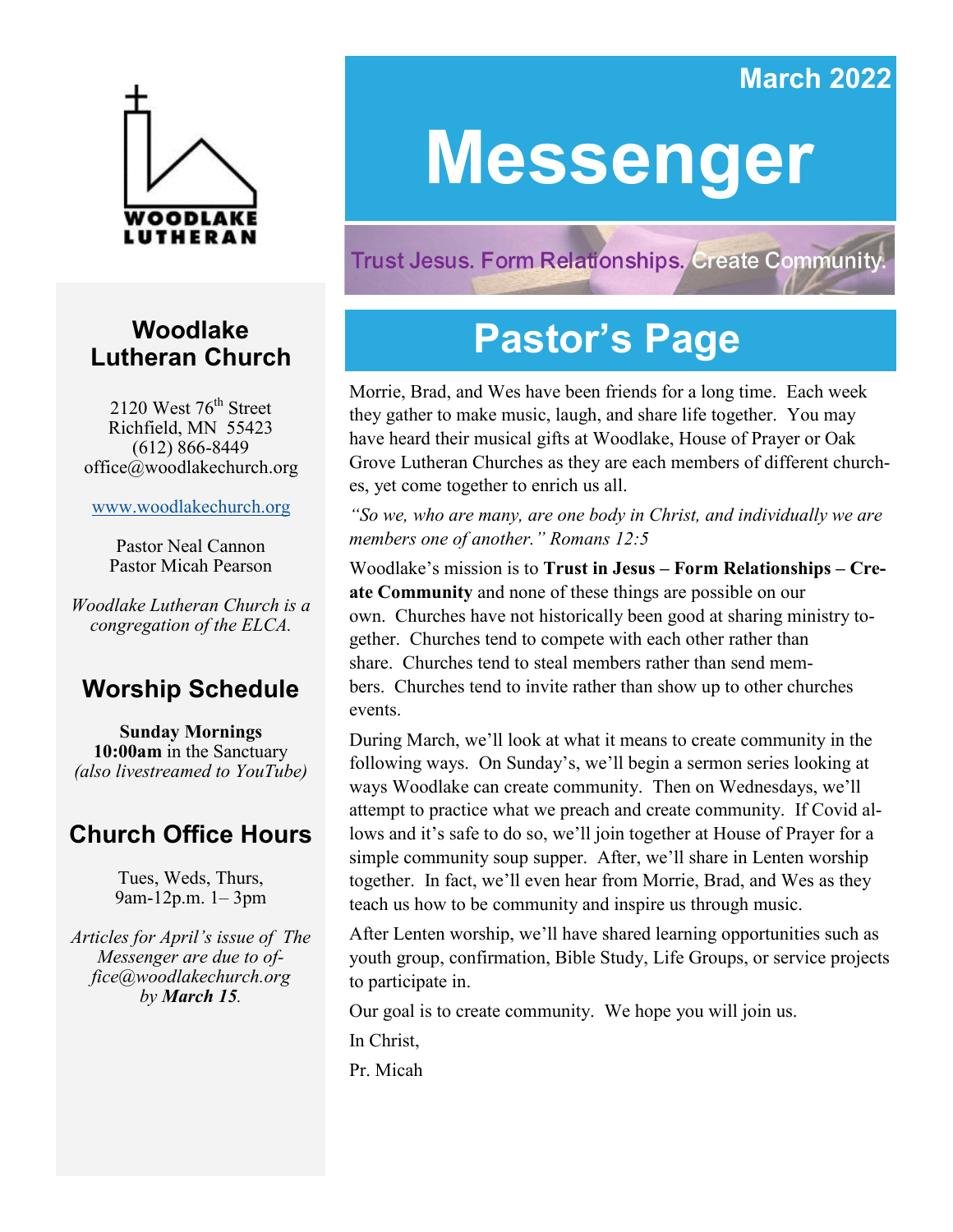# **Worship and Music: Lent**

### **March 2nd | Ash Wednesday worship Noon at Woodlake Lutheran Church 6:30pm at House of Prayer**

We invite you to come to this special worship service where we will remember our mortality with the imposition of ashes. It may sound grim, but we do this core ceremony in community to remember our need for salvation from our own sin and it's consequence, death. Understanding this gives us perspective and gratefulness for Jesus' self-sacrificial love and generosity in offering freedom from sins and never ending life in Him. It encourages us to be self-sacrificial, loving and generous as well. Whether you've been to an Ash Wednesday service before or not, we welcome you.

### **March 9th - April 6th | Comm/unity**

## **Comm/unity**

Lent Programming at House of Prayer with Woodlake Lutheran Church

#### **Starting March 9th**

6:30-7pm  $7-8<sub>pm</sub>$ 

5:30-6:30pm | Soup Supper Worship | Learning Options

Learning options include RALY Youth Group, Bible study, and Life Groups.

Lent is a special time in the church year where we reflect on the death and resurrection of Christ. This year our theme for Wednesday worship will be "Comm/unity"! Jesus spent his life deeply engaged in community with people, God the Father, and the Holy Spirit, until the last moments of his death. His most isolated days between his death and resurrection were the darkest days of all creation. Being the source of life, He conquered death and was restored to community with God.

We'll be living into the Comm/unity Jesus modeled by experiencing Wednesday meals, worship, and learning options at and with House of Prayer Lutheran Church. We will grow deepen our Comm/unity with God and with each other.

The 7-8pm learning options will include your choice of a RALY Youth Group, Bible study, or Life Groups.

### **Lent | Life Groups**

Life Groups:

# "Faith like a Child"

Small group series learning from young peoples' thoughts on life, faith, and the church

Sign up at tinyurl.com/lifegroups2022lent

Week of March 9th - week of April 6th. Variety of times and locations



If you are looking to form relationships at Woodlake, we highly recommend you join a Life Group! This round of Life Groups, "Faith like a Child", will welcome House of Prayer folks as well, and will give us a chance to listen and learn from our youth! Watch the preview video [here,](https://www.youtube.com/watch?v=hstmI-A7JEg) and sign up at [tinyurl.com/WLfaithlikeachild](https://tinyurl.com/WLfaithlikeachild) or by reaching out to the church office.



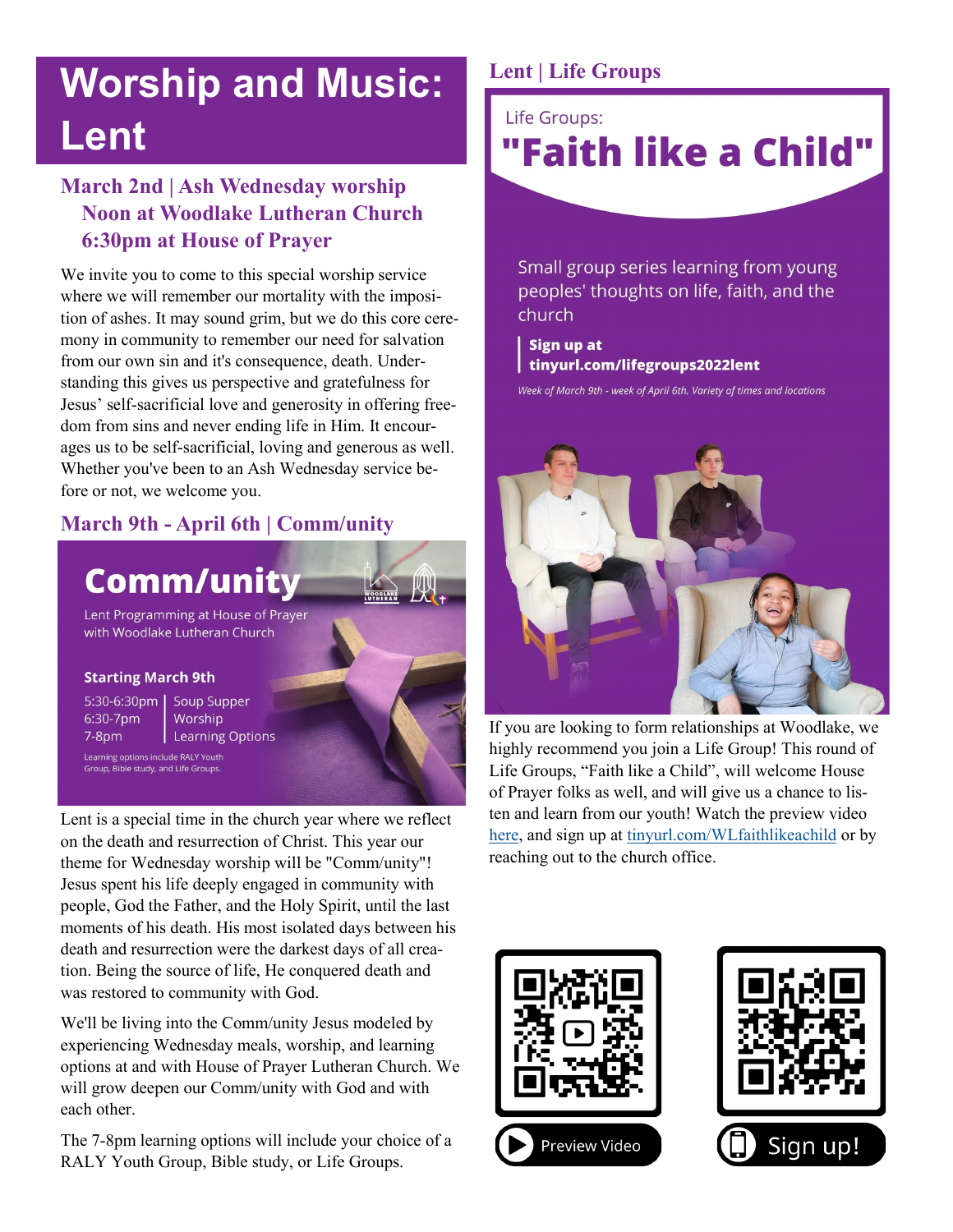# **Around the Table**

#### *From Bill Bullock, Treasurer*

Years ago, when I was with Northwest Airlines, I accepted a position that required me to move to Seattle, WA. I lived there for less than two years before accepting another position and moving back to the Twin Cities.

After getting settled in my apartment, I decided to see what churches were in my neighborhood. There were two ELCA churches, one almost walking distance from my apartment, the other a couple of miles down 320th Street past SeaTac Mall. I checked out the closest one to me first. The building was modern, the preacher led a great worship service, it all seemed great – except nobody talked with me. I attended two Sundays in a row in case the first week was an "off" week, but neither time did anyone greet me other than during the passing of the peace.

So I drove down 320th Street to the church past the mall. Again, nice building, a sermon that I could relate to, but on my first Sunday there I was greeted by an number of people, including another Minnesota transplant! The second week led to a bigger surprise – one of my co-workers, Loren "Big Pete" Peterson (and yes, there was also a "Little Pete" at work) and his wife were there. After church that day, Pete and his wife invited me to join them for brunch at a nearby Village Inn.

Guess what church I joined? Not only did being greeted by perfect strangers help me feel part of that church, it also strengthened my friendship at work with Big Pete.

We don't have a lot of visitors these days at Woodlake due to Covid (that will change soon I hope), however I'm certain there are members you see on Sundays who you don't know that well. So let's practice greeting people we don't know that well. Until we get back to having coffee in the narthex, think about inviting someone you don't know well to Bruegger's for coffee and a bagel! Start up a conversation and greet that person the next time you see them at church (or even at Target!).

In Hebrews 13:2, Paul writes "Do not forget to show hospitality to strangers, for by so doing some people have shown hospitality to angels without knowing it. " So next Sunday, think about looking for an angel!

- Bill Bullock

# **Children, Youth, and Family**

In January, RALY was voted "Best Youth Group" in the 2022 SUN MEDIA READER'S CHOICE AWARDS! Sun Media is a local newspaper publisher and publish the Richfield Sun Current.

Here's my best attempt at an acceptance speech:

I am blessed to serve two congregations (Woodlake and House of Prayer) who have such a strong desire to care for and serve children, youth, and families! The time, energy, talents, and resources dedicated to providing excellent programming for all family members is overwhelming.

Thank you to Pr. Ben and Pr. Neal for their initial conversations that led to this partnership, and to Pr. Jeff and Pr. Neal for their continuous support and leadership.

Thank you to the Shared Ministry Team for their handson support of programming and acting as a sounding board for program and ministry ideas.

Thank you to all the youth and their families for their participation in this new partnership and their ongoing flexibility throughout the Covid-19 pandemic!

And again, thank you to the congregations and every individual who has supported children, youth, and family programming! We look forward to continuing to provide all members of the family excellent opportunities to trust in Jesus, form relationships, and create community. If you have any questions about how you or your youth can be involved in RALY or other Children, Youth and Family programming, don't hesitate to reach out to me at [dditmanson@woodlakechurch.org.](mailto:dditmanson@woodlakechurch.org?subject=Inquiry%20from%20Woodlake%20Messenger)

- Daniel Ditmanson